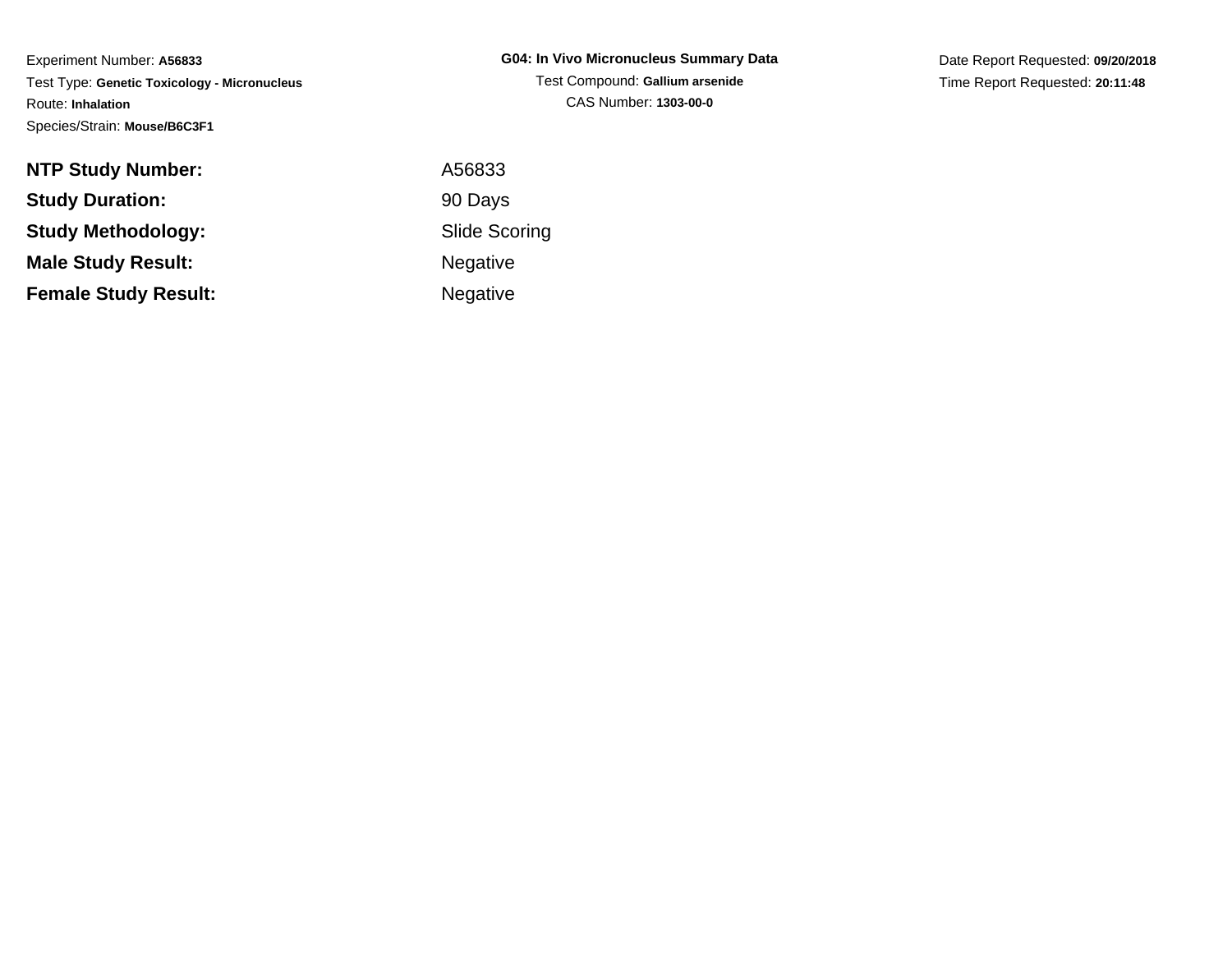Experiment Number: **A56833** Test Type: **Genetic Toxicology - Micronucleus**Route: **Inhalation**Species/Strain: **Mouse/B6C3F1**

| Tissue: Blood; Sex: Male; Number of Treatments: 65; Time interval between final treatment and cell sampling: 24 h |    |                  |             |  |
|-------------------------------------------------------------------------------------------------------------------|----|------------------|-------------|--|
|                                                                                                                   |    |                  |             |  |
| Dose (mg/m3)                                                                                                      | N  | Mean ± SEM       | p-Value     |  |
| Vehicle Control <sup>1</sup>                                                                                      | 10 | $1.66 \pm 0.16$  |             |  |
| 0.1                                                                                                               | 9  | $1.32 \pm 0.18$  | 0.7311      |  |
| 1.0                                                                                                               | 10 | $1.36 \pm 0.13$  | 0.7089      |  |
| 10.0                                                                                                              | 10 | $1.47 \pm 0.13$  | 0.6382      |  |
| 37.0                                                                                                              | 10 | $2.10 \pm 1.05$  | 0.2385      |  |
| 75.0                                                                                                              | 10 | $1.26 \pm 0.18$  | 0.7705      |  |
| Trend p-Value                                                                                                     |    | 0.5020           |             |  |
| Positive Control <sup>2</sup>                                                                                     | 3  | $21.37 \pm 1.40$ | $< 0.001$ * |  |
| <b>Trial Summary: Negative</b>                                                                                    |    |                  |             |  |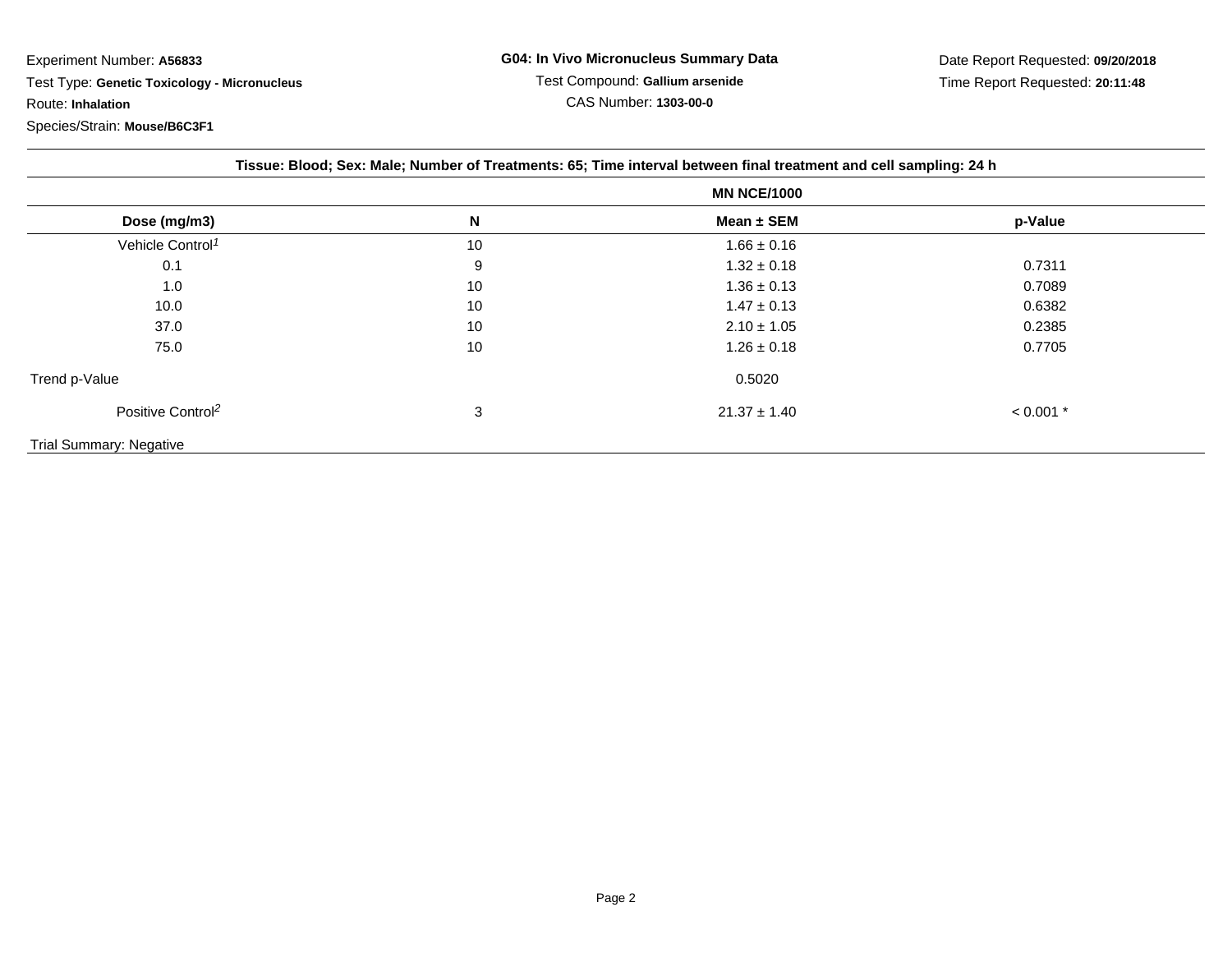Experiment Number: **A56833**

 Test Type: **Genetic Toxicology - Micronucleus**Route: **Inhalation**

Species/Strain: **Mouse/B6C3F1**

|                              |    | <b>MN NCE/1000</b> |         |
|------------------------------|----|--------------------|---------|
| Dose (mg/m3)                 | N  | Mean $\pm$ SEM     | p-Value |
| Vehicle Control <sup>1</sup> | 10 | $0.66 \pm 0.12$    |         |
| 0.1                          | 10 | $0.70 \pm 0.10$    | 0.3847  |
| 1.0                          | 10 | $0.67 \pm 0.12$    | 0.4836  |
| 10.0                         | 10 | $0.85 \pm 0.10$    | 0.1078  |
| 37.0                         | 10 | $0.68 \pm 0.09$    | 0.4487  |
| 75.0                         | 9  | $0.81 \pm 0.13$    | 0.1692  |
| Trend p-Value                |    | 0.2380             |         |